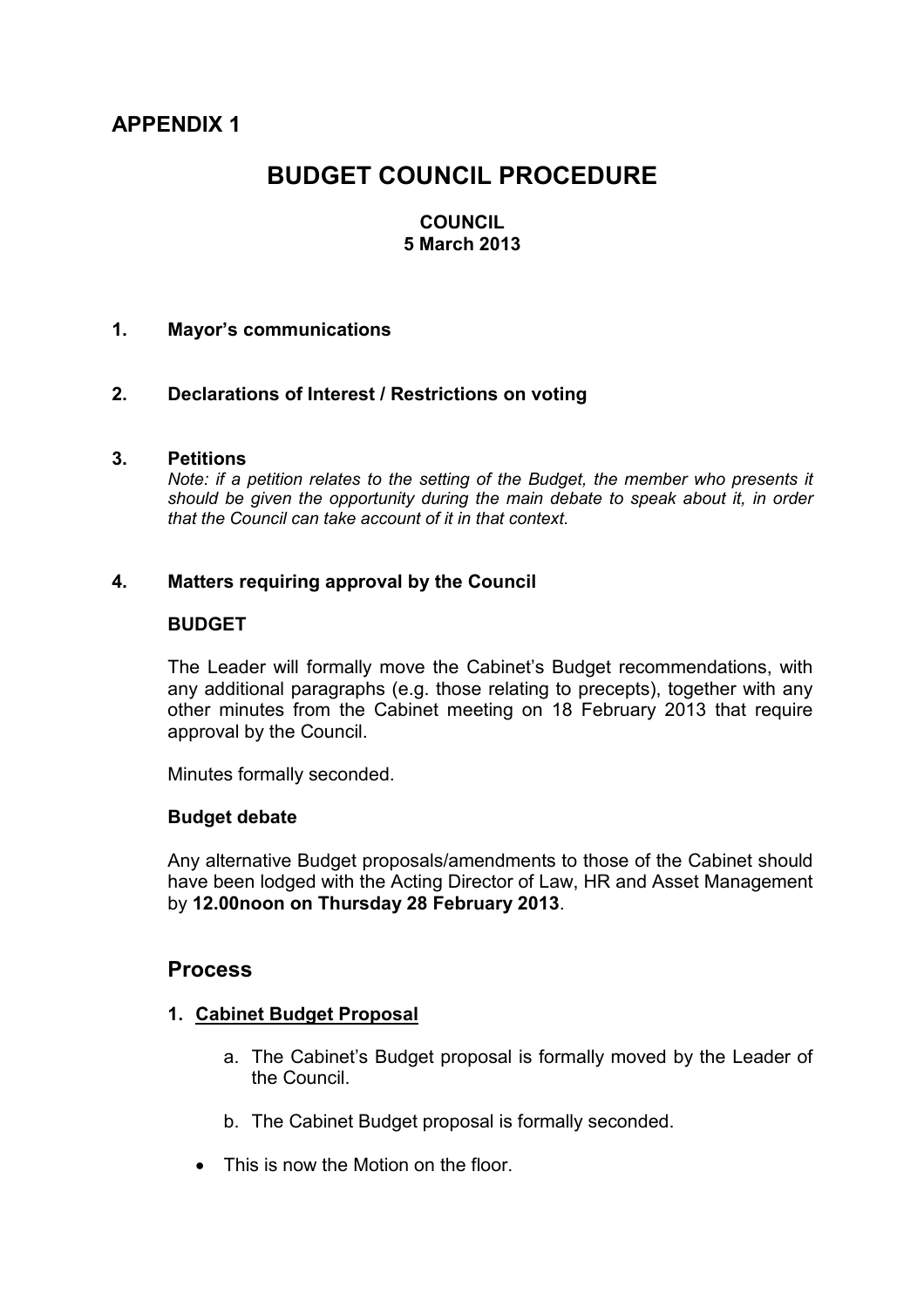# **2. Amendments**

a. The Mayor will advise Council that amendments are to be proposed in relation to the Cabinet Budget proposal by both the other two Political Group Leaders.

# First Amendment

- b. The Mayor will invite the Group Leader of the largest opposition political group to first move his amendment.
- c. The Group Leader of the largest opposition political group will move his amendment.
- d. The amendment will be formally seconded.
- This is now the amendment on the floor and the Motion becomes the 'Substantive Motion'.
- No other amendment will be moved.

# *Debating and Voting*

- e. The amendment will be debated (in accordance with the Rules of Debate set out below) and a vote then taken in relation to the proposed amendment.
- f. The debate on amendments shall end seconders, **unless** they have spoken earlier.
- g. In the event that the amendment is carried, the Substantive Motion will become the new Motion and replaces the original Motion moved by the Leader of the Council.
- h. If the amendment is lost, the original Motion stands.

## Second Amendment

- i. The Mayor will invite the Group Leader of the other opposition political group to move his amendment to the Motion on the floor (this of course could be the new Motion referred to above).
- j. The Group Leader of the other opposition political group will move his amendment.
- k. The amendment will be formally seconded.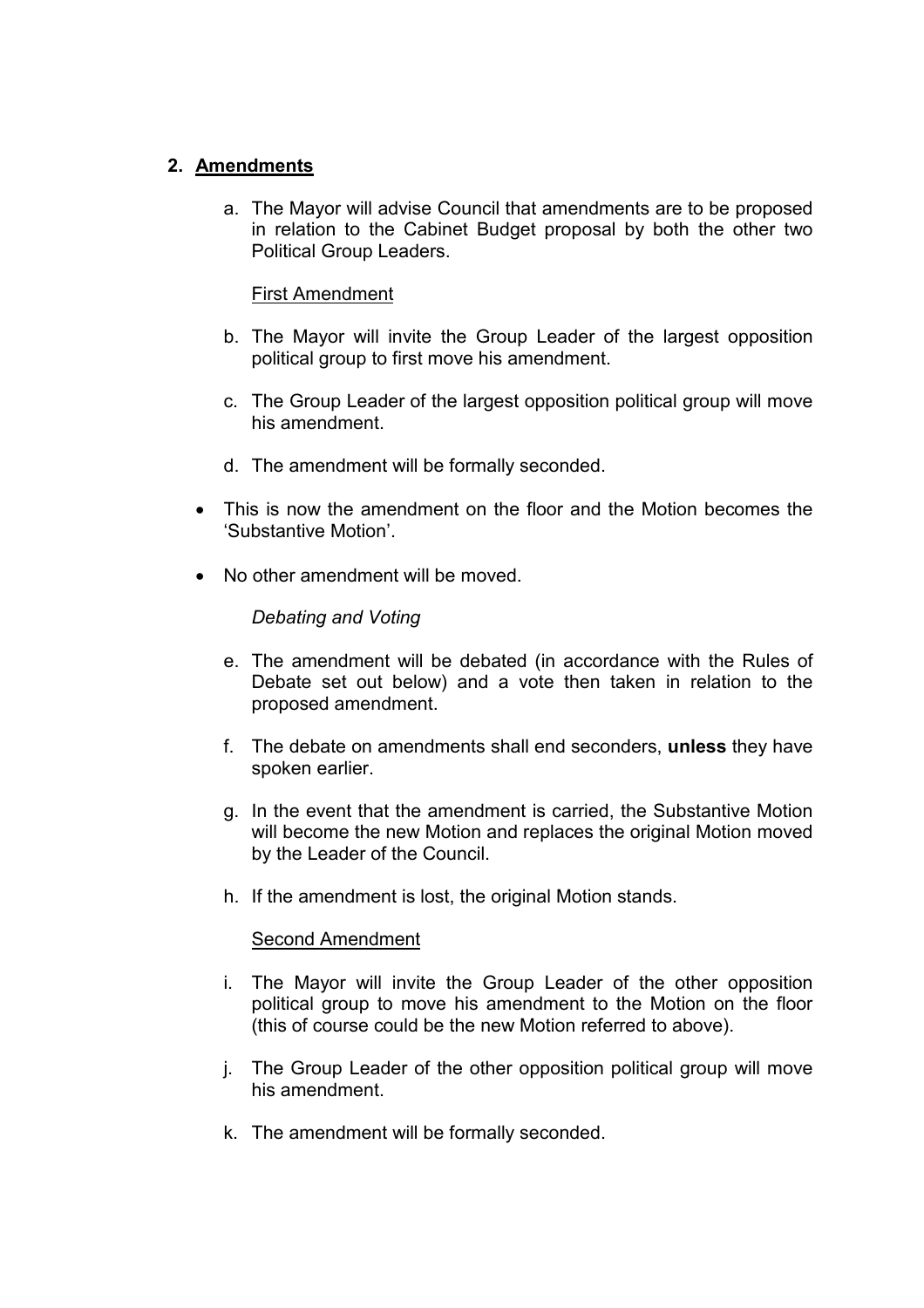- This is now the amendment on the floor and the Motion again becomes the 'Substantive Motion'.
- No other amendment will be moved.

*Debating and Voting* 

The procedure/steps set out at paragraphs e, f and g above shall be followed.

**NOTE:** It shall be taken as read that relevant representations and points made in relation to the first amendment shall stand in relation to the second amendment. The Mayor will ask for representations not already heard by Council.

## **3. Speakers**

Mayor will decide the order of other speakers.

Mayor will call speakers:

| The Leader of the Council speaking to the<br>Cabinet Budget proposal                                                     | 15 minutes |
|--------------------------------------------------------------------------------------------------------------------------|------------|
| The Leader of the Council – right of reply                                                                               | 5 minutes  |
| The Group Leaders of the opposition<br>political groups speaking to their respective<br>amendments                       | 15 minutes |
| The Group Leaders of the opposition<br>political groups – right of reply                                                 | 5 minutes  |
| Portfolio Holder for Children's 5 minutes<br>The l<br>Services (by virtue of speaking on the<br>Schools' Budget element) |            |
| The Seconder of the Cabinet Budget   7 minutes<br>proposal                                                               |            |
| Seconder of the Opposition amendments                                                                                    | 5 minutes  |

# **Decision**

If all amendments to the Budget fall, minute xxx of the Cabinet will be **taken as approved, without the need for any further vote**, in accordance with Standing Order 7(1).